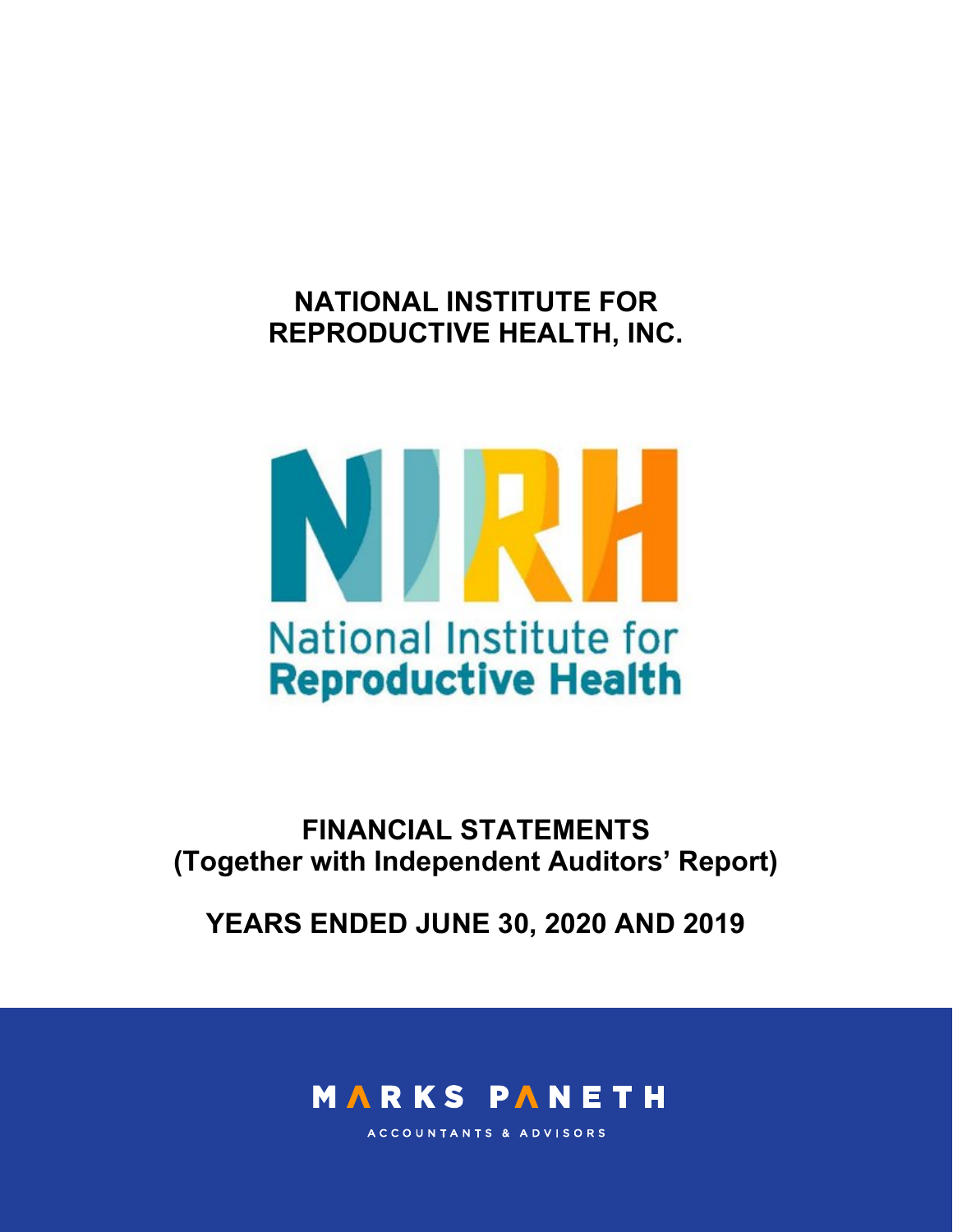# NATIONAL INSTITUTE FOR REPRODUCTIVE HEALTH, INC. **FINANCIAL STATEMENTS** (Together with Independent Auditors' Report)

# YEARS ENDED JUNE 30, 2020 AND 2019

# **CONTENTS**

#### Pages

| Independent Auditors' Report (and the continuum and continuum and contact and the control of the control of the |  |
|-----------------------------------------------------------------------------------------------------------------|--|
|                                                                                                                 |  |
|                                                                                                                 |  |
|                                                                                                                 |  |
|                                                                                                                 |  |
|                                                                                                                 |  |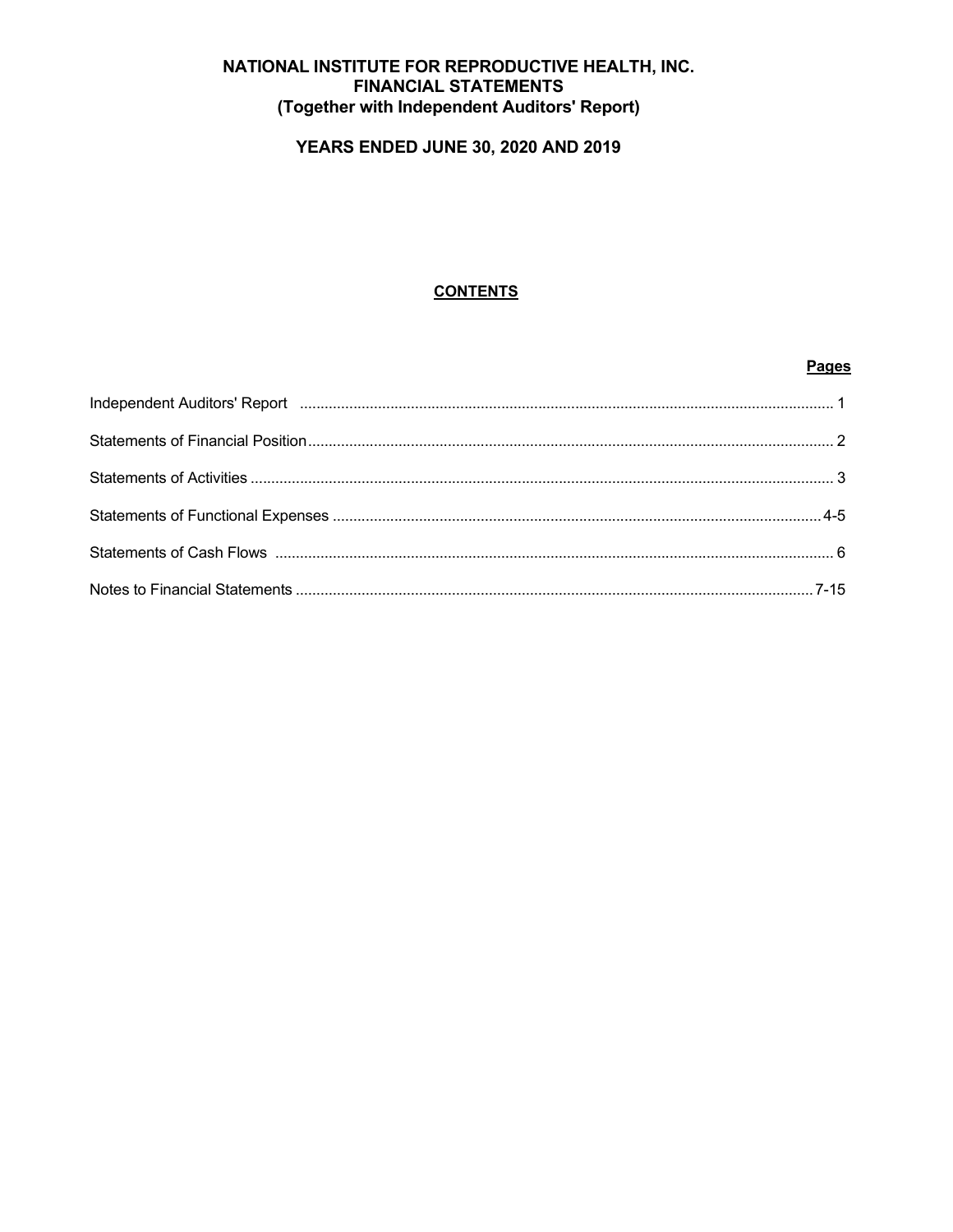Marks Paneth LLP 685 Third Avenue New York, NY 10017 P 212.503.8800 F 212.370.3759 markspaneth.com

# **MARKS PANETH** ACCOUNTANTS & ADVISORS

# INDEPENDENT AUDITORS' REPORT

To the Board of Directors National Institute for Reproductive Health, Inc.

We have audited the accompanying financial statements of National Institute for Reproductive Health, Inc. ("NIRH"), which comprise the statements of financial position as of June 30, 2020 and 2019, and the related statements of activities, functional expenses and cash flows for the years then ended, and the related notes to the financial statements.

#### Management's Responsibility for the Financial Statements

Management is responsible for the preparation and fair presentation of these financial statements in accordance with accounting principles generally accepted in the United States of America; this includes the design, implementation, and maintenance of internal control relevant to the preparation and fair presentation of financial statements that are free from material misstatement, whether due to fraud or error.

#### Auditors' Responsibility

Our responsibility is to express an opinion on these financial statements based on our audits. We conducted our audits in accordance with auditing standards generally accepted in the United States of America. Those standards require that we plan and perform the audit to obtain reasonable assurance about whether the financial statements are free from material misstatement.

An audit involves performing procedures to obtain audit evidence about the amounts and disclosures in the financial statements. The procedures selected depend on the auditor's judgment, including the assessment of the risks of material misstatement of the financial statements, whether due to fraud or error. In making those risk assessments, the auditor considers internal control relevant to the entity's preparation and fair presentation of the financial statements in order to design audit procedures that are appropriate in the circumstances, but not for the purpose of expressing an opinion on the effectiveness of the entity's internal control. Accordingly, we express no such opinion. An audit also includes evaluating the appropriateness of accounting policies used and the reasonableness of significant accounting estimates made by management, as well as evaluating the overall presentation of the financial statements.

We believe that the audit evidence we have obtained is sufficient and appropriate to provide a basis for our audit opinion.

#### **Opinion**

In our opinion, the financial statements referred to above present fairly, in all material respects, the financial position of National Institute for Reproductive Health, Inc. as of June 30, 2020 and 2019, and the changes in its net assets and its cash flows for the years then ended in accordance with accounting principles generally accepted in the United States of America.

Marks Paneth UP

New York, NY April 27, 2021

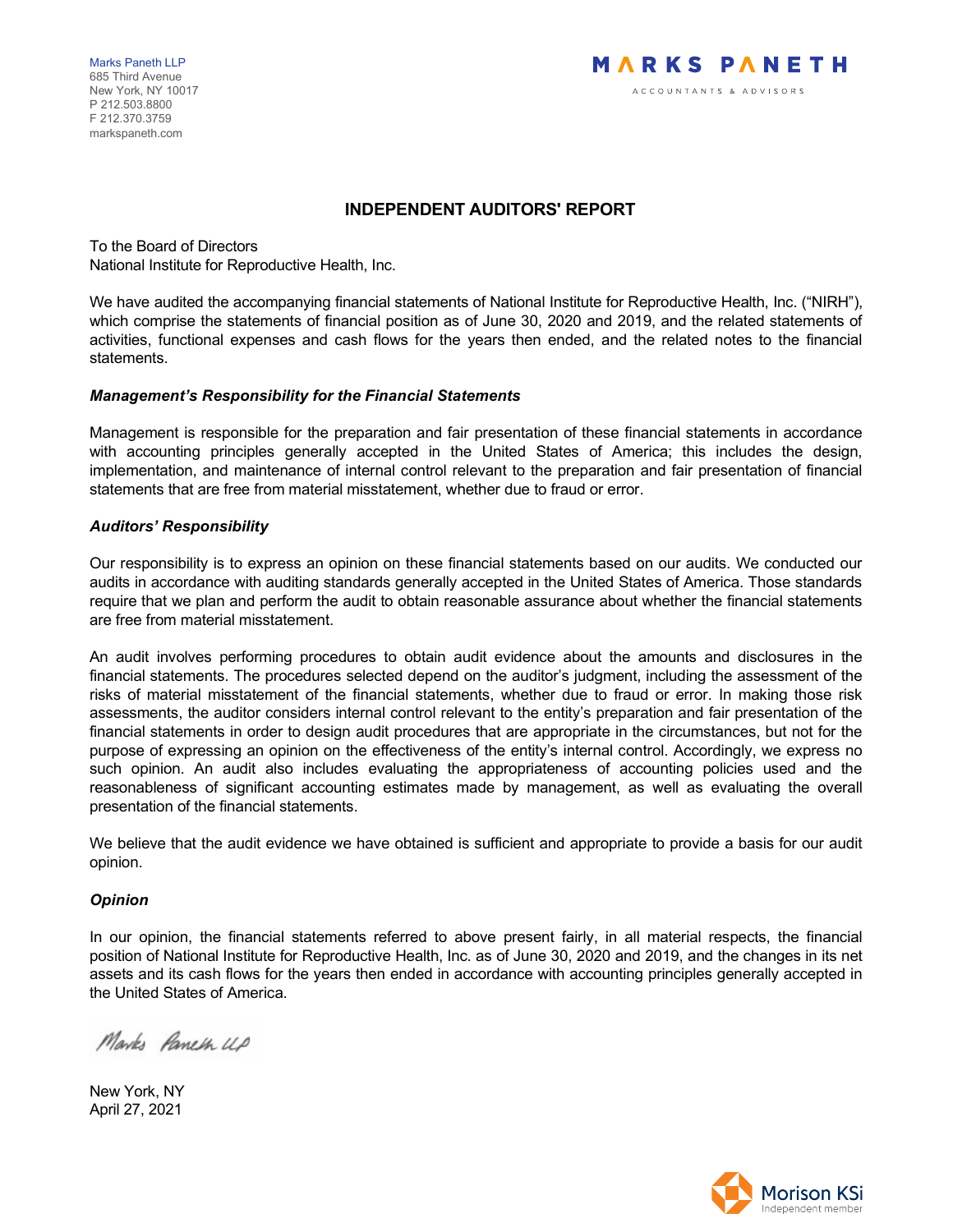## **NATIONAL INSTITUTE FOR REPRODUCTIVE HEALTH, INC. STATEMENTS OF FINANCIAL POSITION AS OF JUNE 30, 2020 AND 2019**

|                                                                                                       |    | 2020      | 2019            |
|-------------------------------------------------------------------------------------------------------|----|-----------|-----------------|
| <b>ASSETS</b>                                                                                         |    |           |                 |
| Cash and cash equivalents (Notes 2D and 11A)                                                          | \$ | 3,676,056 | \$<br>4,770,128 |
| Restricted cash (Notes 2D, 9A and 11A)                                                                |    | 201,770   | 201,770         |
| Contributions receivable (Notes 2E, 2F and 11B)                                                       |    | 1,187,885 | 1,106,886       |
| Government grants receivable (Notes 2F and 2G)                                                        |    | 759.750   | 890,625         |
| Prepaid expenses and other assets                                                                     |    | 98,491    | 132,295         |
| Investments, at fair value (Notes 2H and 4)                                                           |    | 1,518,369 | 1,505,425       |
| Property and equipment, net (Notes 2I and 5)                                                          |    | 35,135    | 33,437          |
| <b>TOTAL ASSETS</b>                                                                                   | \$ | 7,477,456 | \$<br>8,640,566 |
| <b>LIABILITIES</b>                                                                                    |    |           |                 |
| Accounts payable and accrued expenses                                                                 | \$ | 340.766   | \$<br>263,502   |
| Due to National Institute for Reproductive Health Action Fund, Inc. and its affiliates, net (Note 10) |    | 246,062   | 45,873          |
| Paycheck Protection Program Ioan payable (Note 7)                                                     |    | 434.000   |                 |
| Deferred rent (Note 2J)                                                                               |    | 438,860   | 408,388         |
| <b>TOTAL LIABILITIES</b>                                                                              |    | 1,459,688 | 717,763         |
| <b>COMMITMENTS AND CONTINGENCIES (Note 9)</b>                                                         |    |           |                 |
| <b>NET ASSETS (Note 2B)</b>                                                                           |    |           |                 |
| Without donor restriction                                                                             |    | 4.653.993 | 5,658,603       |
| With donor restriction (Note 8)                                                                       |    | 1,363,775 | 2,264,200       |
| <b>TOTAL NET ASSETS</b>                                                                               |    | 6,017,768 | 7,922,803       |
| <b>TOTAL LIABILITIES AND NET ASSETS</b>                                                               | S. | 7,477,456 | \$<br>8,640,566 |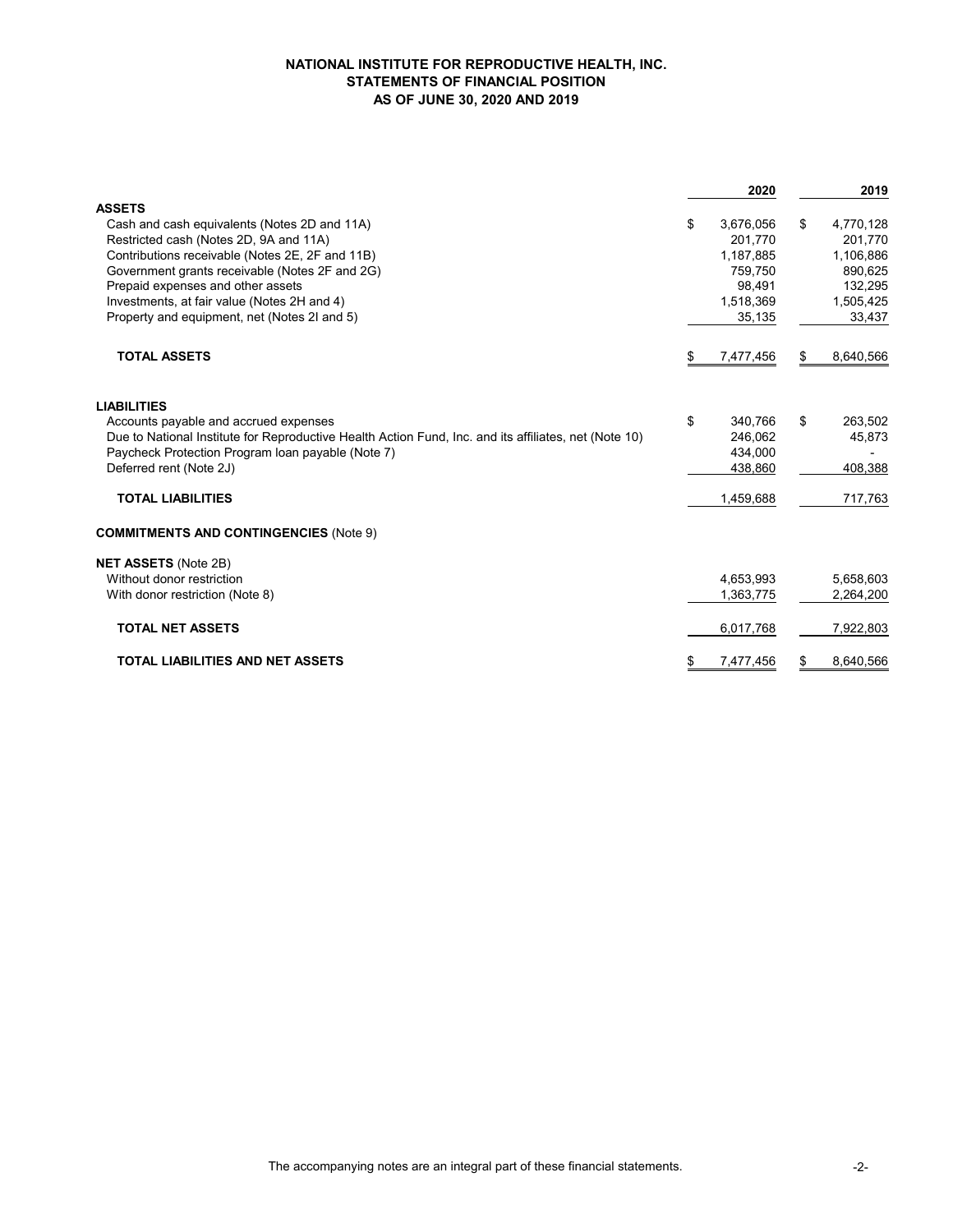#### **NATIONAL INSTITUTE FOR REPRODUCTIVE HEALTH, INC. STATEMENTS OF ACTIVITIES FOR THE YEARS ENDED JUNE 30, 2020 AND 2019**

|                                                                        | Year Ended June 30, 2020 |                                            |    |                                  | Year Ended June 30, 2019 |    |                                     |    |                                  |    |                      |
|------------------------------------------------------------------------|--------------------------|--------------------------------------------|----|----------------------------------|--------------------------|----|-------------------------------------|----|----------------------------------|----|----------------------|
|                                                                        |                          | <b>Without</b><br><b>Donor Restriction</b> |    | With<br><b>Donor Restriction</b> | <b>Total</b><br>2020     |    | Without<br><b>Donor Restriction</b> |    | With<br><b>Donor Restriction</b> |    | <b>Total</b><br>2019 |
| <b>REVENUE AND SUPPORT:</b>                                            |                          |                                            |    |                                  |                          |    |                                     |    |                                  |    |                      |
| Individual contributions (Note 2E)                                     | \$                       | 294,080                                    | \$ |                                  | \$<br>294,080            | \$ | 415,260                             | \$ |                                  | \$ | 415,260              |
| Foundation and corporate grants (Note 2E)                              |                          | 2,222,894                                  |    | 1,867,000                        | 4,089,894                |    | 2,402,286                           |    | 1,316,006                        |    | 3,718,292            |
| Special events revenue (net of direct expenses of \$0 and \$145,993 in |                          |                                            |    |                                  |                          |    |                                     |    |                                  |    |                      |
| 2020 and 2019, respectively) (Note 2K)                                 |                          | 894,724                                    |    |                                  | 894,724                  |    | 614,289                             |    |                                  |    | 614,289              |
| Government grants (Note 2G)                                            |                          | 176,000                                    |    |                                  | 176,000                  |    | 296,875                             |    |                                  |    | 296,875              |
| Investment return (Note 4)                                             |                          | 23,925                                     |    |                                  | 23,925                   |    | 57,960                              |    |                                  |    | 57,960               |
| Other income                                                           |                          | 30,765                                     |    |                                  | 30,765                   |    | 15,994                              |    |                                  |    | 15,994               |
| Net assets released from restrictions (Note 8)                         |                          | 2,767,425                                  |    | (2,767,425)                      |                          |    | 5,193,133                           |    | (5, 193, 133)                    |    | $\sim$               |
| <b>TOTAL REVENUE AND SUPPORT</b>                                       |                          | 6,409,813                                  |    | (900, 425)                       | 5,509,388                |    | 8,995,797                           |    | (3,877,127)                      |    | 5,118,670            |
| <b>EXPENSES:</b>                                                       |                          |                                            |    |                                  |                          |    |                                     |    |                                  |    |                      |
| <b>Program Services:</b>                                               |                          |                                            |    |                                  |                          |    |                                     |    |                                  |    |                      |
| Women's Health Programs                                                |                          | 5,859,250                                  |    |                                  | 5,859,250                |    | 6,291,227                           |    |                                  |    | 6,291,227            |
| <b>Total Program Services</b>                                          |                          | 5,859,250                                  |    |                                  | 5,859,250                |    | 6,291,227                           |    |                                  |    | 6,291,227            |
| <b>Supporting Services:</b>                                            |                          |                                            |    |                                  |                          |    |                                     |    |                                  |    |                      |
| Management and general                                                 |                          | 765,650                                    |    |                                  | 765,650                  |    | 949,300                             |    |                                  |    | 949,300              |
| Fundraising                                                            |                          | 789,523                                    |    |                                  | 789,523                  |    | 695,364                             |    |                                  |    | 695,364              |
| <b>Total Supporting Services</b>                                       |                          | 1,555,173                                  |    |                                  | 1,555,173                |    | 1,644,664                           |    |                                  |    | 1,644,664            |
| <b>TOTAL EXPENSES</b>                                                  |                          | 7,414,423                                  |    |                                  | 7,414,423                |    | 7,935,891                           |    |                                  |    | 7,935,891            |
| <b>CHANGE IN TOTAL NET ASSETS</b>                                      |                          | (1,004,610)                                |    | (900, 425)                       | (1,905,035)              |    | 1,059,906                           |    | (3,877,127)                      |    | (2,817,221)          |
| Net assets, beginning of year                                          |                          | 5,658,603                                  |    | 2,264,200                        | 7,922,803                |    | 4,598,697                           |    | 6,141,327                        |    | 10,740,024           |
| <b>NET ASSETS - END OF YEAR</b>                                        |                          | 4,653,993                                  |    | 1,363,775                        | 6,017,768                |    | 5,658,603                           |    | 2,264,200                        |    | 7,922,803            |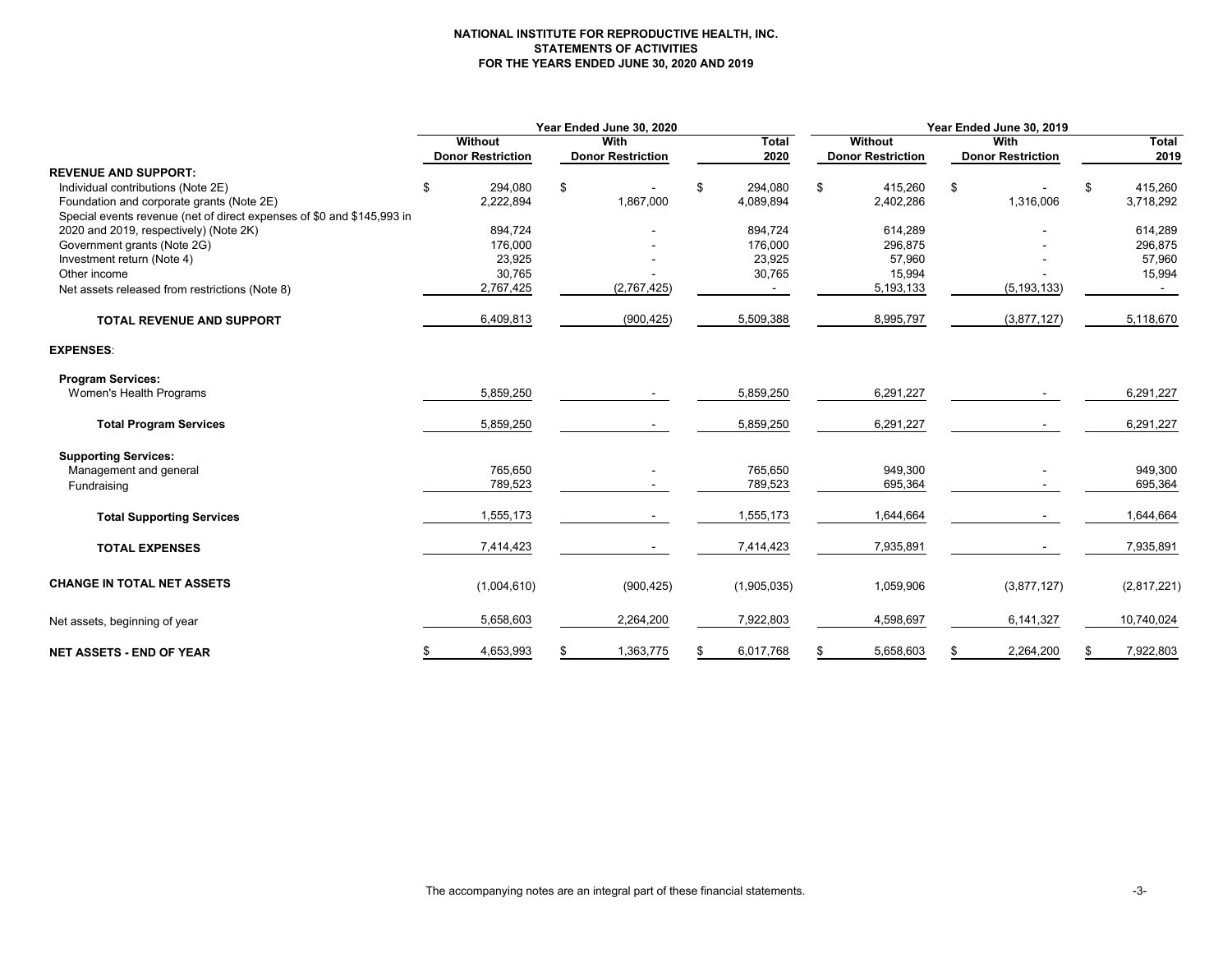# **NATIONAL INSTITUTE FOR REPRODUCTIVE HEALTH, INC. STATEMENT OF FUNCTIONAL EXPENSES FOR THE YEAR ENDED JUNE 30, 2020 (With Comparative Totals for June 30, 2019)**

|                                                     | <b>Program Services</b>                  | <b>Supporting Services</b>     |    |                    |                                                      |                      |                      |
|-----------------------------------------------------|------------------------------------------|--------------------------------|----|--------------------|------------------------------------------------------|----------------------|----------------------|
|                                                     | <b>Women's Health</b><br><b>Programs</b> | <b>Management</b><br>& General |    | <b>Fundraising</b> | <b>Total</b><br><b>Supporting</b><br><b>Services</b> | <b>Total</b><br>2020 | <b>Total</b><br>2019 |
| <b>Salaries</b>                                     | \$<br>1,764,998                          | \$<br>282,717                  | \$ | 350,881            | \$<br>633,598                                        | \$<br>2,398,596      | \$<br>2,129,416      |
| Payroll taxes and benefits (Note 6)                 | 442,075                                  | 70,811                         |    | 87,884             | 158,695                                              | 600,770              | 491,239              |
| <b>Total Personnel Costs</b>                        | 2,207,073                                | 353,528                        |    | 438,765            | 792,293                                              | 2,999,366            | 2,620,655            |
| Professional fees and contracted services           | 1,101,537                                | 237,357                        |    | 177,507            | 414,864                                              | 1,516,401            | 1,850,332            |
| Insurance                                           | 45,212                                   | 7,242                          |    | 8,988              | 16,230                                               | 61,442               | 38,267               |
| Telephone                                           | 19,755                                   | 3,164                          |    | 3,927              | 7,091                                                | 26,846               | 22,210               |
| Postage                                             | 2,732                                    | 438                            |    | 543                | 981                                                  | 3,713                | 5,964                |
| Printing                                            | 45,065                                   | 4,417                          |    | 14,898             | 19,315                                               | 64,380               | 148,888              |
| Occupancy (Notes 2J and 9A)                         | 408,267                                  | 65,396                         |    | 81,163             | 146,559                                              | 554,826              | 547,171              |
| Depreciation and amortization (Note 5)              | 14,994                                   | 2,401                          |    | 2,981              | 5,382                                                | 20,376               | 44,951               |
| Grant to NIRHAF (Note 10)                           | 919,769                                  |                                |    |                    |                                                      | 919,769              | 849,249              |
| Grants to other organizations (Notes 2L and 10)     | 661,250                                  |                                |    |                    |                                                      | 661,250              | 1,253,395            |
| Office supplies                                     | 35,738                                   | 6,537                          |    | 5,545              | 12,082                                               | 47,820               | 72,783               |
| Travel                                              | 111,467                                  |                                |    |                    |                                                      | 111,467              | 137,553              |
| Bank and payroll service fees                       | 3,598                                    | 36,485                         |    | 1.708              | 38,193                                               | 41,791               | 85,525               |
| Direct mail                                         |                                          |                                |    | 5,402              | 5.402                                                | 5,402                | 985                  |
| Conference and meetings                             | 79,804                                   | 6,352                          |    | 45,492             | 51,844                                               | 131,648              | 84,234               |
| Staff trainings                                     | 2,280                                    | 83                             |    | 404                | 487                                                  | 2,767                | 5,480                |
| Stipends                                            | 65,360                                   |                                |    |                    |                                                      | 65,360               | 46,873               |
| Communications and media                            | 135,300                                  |                                |    |                    |                                                      | 135,300              | 106,177              |
| Costs of direct benefits to donors (deducted below) |                                          |                                |    |                    |                                                      |                      | 145,993              |
| Bad debt                                            |                                          | 41,050                         |    |                    | 41,050                                               | 41,050               | 2,641                |
| Miscellaneous                                       | 49                                       | 1,200                          |    | 2,200              | 3,400                                                | 3,449                | 12,558               |
| Sub-total                                           | 5,859,250                                | 765,650                        |    | 789,523            | 1,555,173                                            | 7,414,423            | 8,081,884            |
| Less: expenses deducted directly from revenues      |                                          |                                |    |                    |                                                      |                      |                      |
| on the statement of activities                      |                                          |                                |    |                    |                                                      |                      | (145, 993)           |
| <b>TOTAL EXPENSES</b>                               | \$<br>5,859,250                          | \$<br>765,650                  | \$ | 789,523            | \$<br>1,555,173                                      | \$<br>7,414,423      | \$<br>7,935,891      |

The accompanying notes are an integral part of these financial statements. The accompanying notes are an integral part of these financial statements.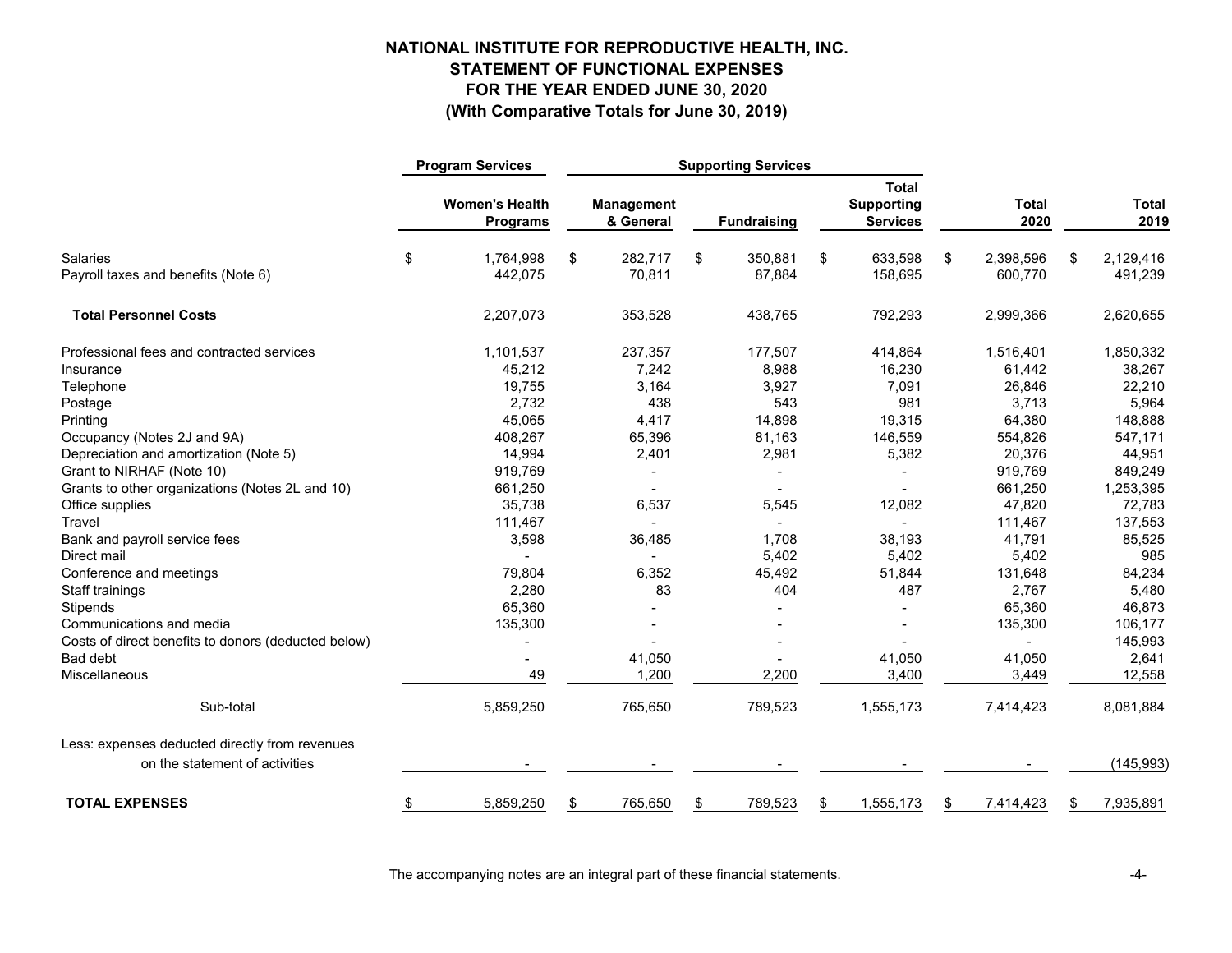# **NATIONAL INSTITUTE FOR REPRODUCTIVE HEALTH, INC. STATEMENT OF FUNCTIONAL EXPENSES FOR THE YEAR ENDED JUNE 30, 2019**

|                                                                 | <b>Program Services</b>                  | <b>Supporting Services</b>     |    |                    |                                                      |                            |
|-----------------------------------------------------------------|------------------------------------------|--------------------------------|----|--------------------|------------------------------------------------------|----------------------------|
|                                                                 | <b>Women's Health</b><br><b>Programs</b> | <b>Management</b><br>& General |    | <b>Fundraising</b> | <b>Total</b><br><b>Supporting</b><br><b>Services</b> | <b>Total</b><br>2019       |
| Salaries<br>Payroll taxes and benefits (Note 6)                 | \$<br>1,474,004<br>340,041               | \$<br>276,581<br>63,805        | \$ | 378,831<br>87,393  | \$<br>655,412<br>151,198                             | \$<br>2,129,416<br>491,239 |
|                                                                 |                                          |                                |    |                    |                                                      |                            |
| <b>Total Personnel Costs</b>                                    | 1,814,045                                | 340,386                        |    | 466,224            | 806,610                                              | 2,620,655                  |
| Professional fees and contracted services                       | 1,399,052                                | 404,959                        |    | 46,321             | 451,280                                              | 1,850,332                  |
| Insurance                                                       | 26,489                                   | 4,970                          |    | 6,808              | 11,778                                               | 38,267                     |
| Telephone                                                       | 15,374                                   | 2,885                          |    | 3,951              | 6,836                                                | 22,210                     |
| Postage                                                         | 4,128                                    | 775                            |    | 1,061              | 1,836                                                | 5,964                      |
| Printing                                                        | 113,211                                  | 10,680                         |    | 24,997             | 35,677                                               | 148,888                    |
| Occupancy (Notes 2J and 9A)                                     | 378,757                                  | 71,070                         |    | 97,344             | 168,414                                              | 547,171                    |
| Depreciation and amortization (Note 5)                          | 31,114                                   | 5,840                          |    | 7,997              | 13,837                                               | 44,951                     |
| Grant to NIRHAF (Note 10)                                       | 849,249                                  |                                |    |                    |                                                      | 849,249                    |
| Grants to other organizations (Notes 2L and 10)                 | 1,253,395                                |                                |    |                    |                                                      | 1,253,395                  |
| Office supplies                                                 | 54,476                                   | 7,899                          |    | 10,408             | 18,307                                               | 72,783                     |
| Travel                                                          | 137,553                                  |                                |    |                    |                                                      | 137,553                    |
| Bank and payroll service fees                                   | 6,209                                    | 73,143                         |    | 6,173              | 79,316                                               | 85,525                     |
| Direct mail                                                     |                                          |                                |    | 985                | 985                                                  | 985                        |
| Conference and meetings                                         | 50,978                                   | 10,514                         |    | 22,742             | 33,256                                               | 84,234                     |
| Staff trainings                                                 | 5,235                                    |                                |    | 245                | 245                                                  | 5,480                      |
| Stipends                                                        | 45,730                                   | 1,035                          |    | 108                | 1,143                                                | 46,873                     |
| Communications and media                                        | 106,177                                  |                                |    | 145,993            | 145,993                                              | 106,177                    |
| Costs of direct benefits to donors (deducted below)<br>Bad debt |                                          | 2,641                          |    |                    | 2,641                                                | 145,993<br>2,641           |
| Miscellaneous                                                   | 55                                       | 12,503                         |    |                    | 12,503                                               | 12,558                     |
| Sub-total                                                       | 6,291,227                                | 949,300                        |    | 841,357            | 1,790,657                                            | 8,081,884                  |
| Less: expenses deducted directly from revenues                  |                                          |                                |    |                    |                                                      |                            |
| on the statement of activities                                  |                                          |                                |    | (145, 993)         | (145, 993)                                           | (145, 993)                 |
| <b>TOTAL EXPENSES</b>                                           | \$<br>6,291,227                          | \$<br>949,300                  | \$ | 695,364            | \$<br>1,644,664                                      | \$<br>7,935,891            |

The accompanying notes are an integral part of these financial statements. The accompanying notes are an integral part of these financial statements.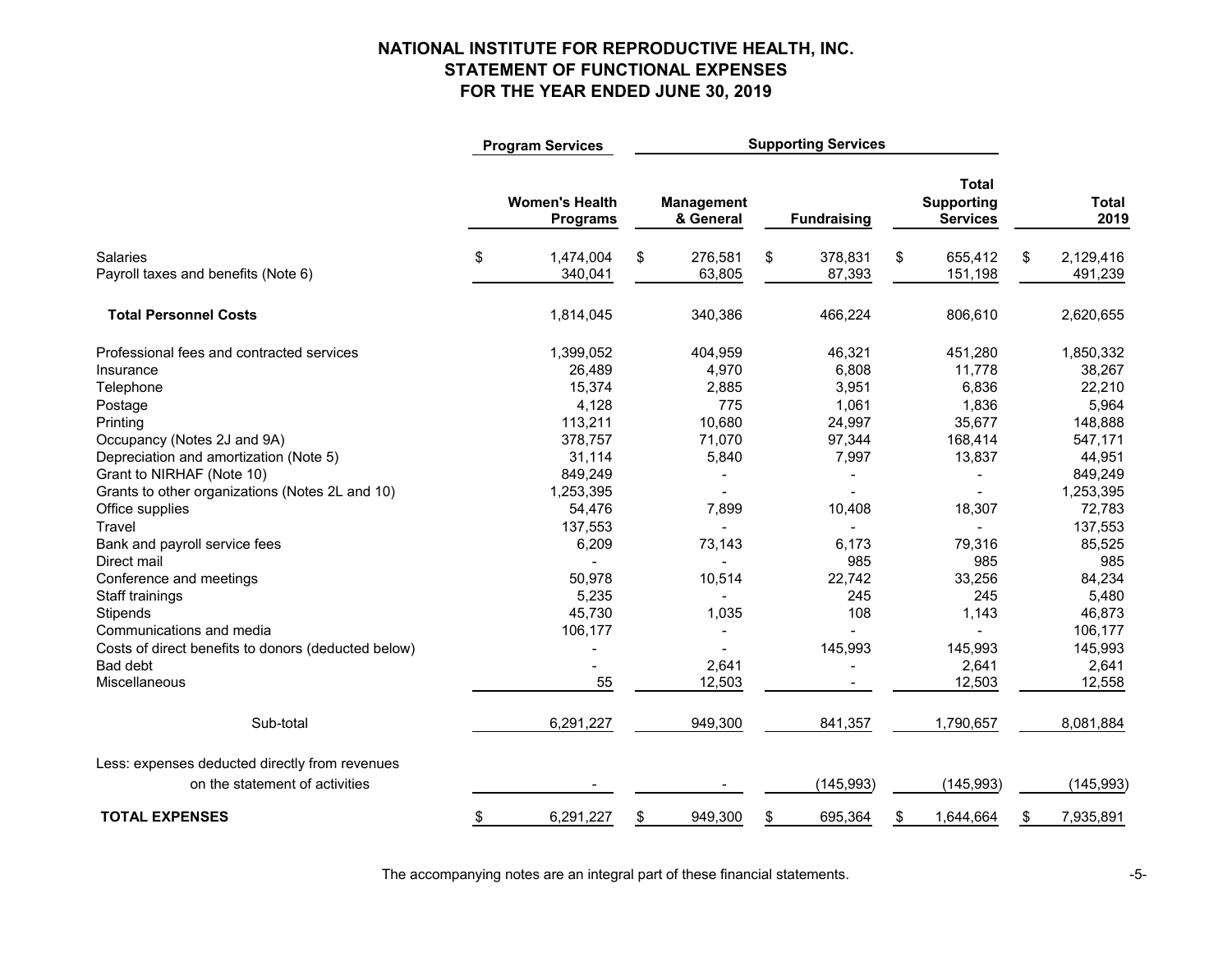#### **NATIONAL INSTITUTE FOR REPRODUCTIVE HEALTH, INC. STATEMENTS OF CASH FLOWS FOR THE YEARS ENDED JUNE 30, 2020 AND 2019**

|                                                                | 2020            | 2019              |  |  |
|----------------------------------------------------------------|-----------------|-------------------|--|--|
| <b>CASH FLOWS FROM OPERATING ACTIVITIES:</b>                   | \$              |                   |  |  |
| Change in net assets                                           | (1,905,035)     | (2,817,221)<br>\$ |  |  |
| Adjustments to reconcile change in net assets to               |                 |                   |  |  |
| net cash (used in) provided by operating activities:           |                 |                   |  |  |
| Unrealized loss (gain) on investments                          | 5,306           | (5,306)           |  |  |
| Realized gain on investments                                   | (5,329)         | (15, 724)         |  |  |
| Depreciation and amortization                                  | 20,376          | 44,951            |  |  |
| Change in discount on contributions receivable                 |                 | (26,006)          |  |  |
| Bad debt                                                       | 41,050          | 2,641             |  |  |
| Sub-total                                                      | (1,843,632)     | (2,816,665)       |  |  |
| Changes in operating assets and liabilities:                   |                 |                   |  |  |
| (Increase) decrease in assets:                                 |                 |                   |  |  |
| Contributions receivable                                       | (122, 049)      | 4,019,723         |  |  |
| Government grants receivable                                   | 130,875         | (296, 875)        |  |  |
| Other receivables                                              |                 | 9,987             |  |  |
| Prepaid expenses and other assets                              | 33,804          | (45, 427)         |  |  |
| Due from National Institute for Reproductive                   |                 |                   |  |  |
| Health Action Fund. Inc. and its affiliates                    |                 | 157,432           |  |  |
| (Decrease) increase in liabilities:                            |                 |                   |  |  |
| Accounts payable and accrued expenses                          | 77,264          | 74,042            |  |  |
| Due to National Institute for Reproductive                     |                 |                   |  |  |
| Health Action Fund, Inc. and its affiliates                    | 200,189         | 45,873            |  |  |
| Deferred rent                                                  | 30,472          | 88,043            |  |  |
| Net Cash (Used in) Provided by Operating Activities            | (1,493,077)     | 1,236,133         |  |  |
| <b>CASH FLOWS FROM INVESTING ACTIVITIES:</b>                   |                 |                   |  |  |
| Purchases of investments                                       | (38, 921)       | (1,535,738)       |  |  |
| Proceeds from sales of investments                             | 26,000          | 51,343            |  |  |
| Purchases of property and equipment                            | (22, 074)       |                   |  |  |
| <b>Net Cash Used in Investing Activities</b>                   | (34, 995)       | (1,484,395)       |  |  |
| <b>CASH FLOWS FROM FINANCING ACTIVITIES:</b>                   |                 |                   |  |  |
| Proceeds from Paycheck Protection Program Ioan                 | 434,000         |                   |  |  |
| <b>Net Cash Provided by Financing Activities</b>               | 434,000         |                   |  |  |
| NET DECREASE IN CASH, CASH EQUIVALENTS AND RESTRICTED CASH     | (1,094,072)     | (248, 262)        |  |  |
| Cash, cash equivalents and restricted cash - beginning of year | 4,971,898       | 5,220,160         |  |  |
| CASH, CASH EQUIVALENTS AND RESTRICTED CASH - END OF YEAR       | \$<br>3,877,826 | \$<br>4,971,898   |  |  |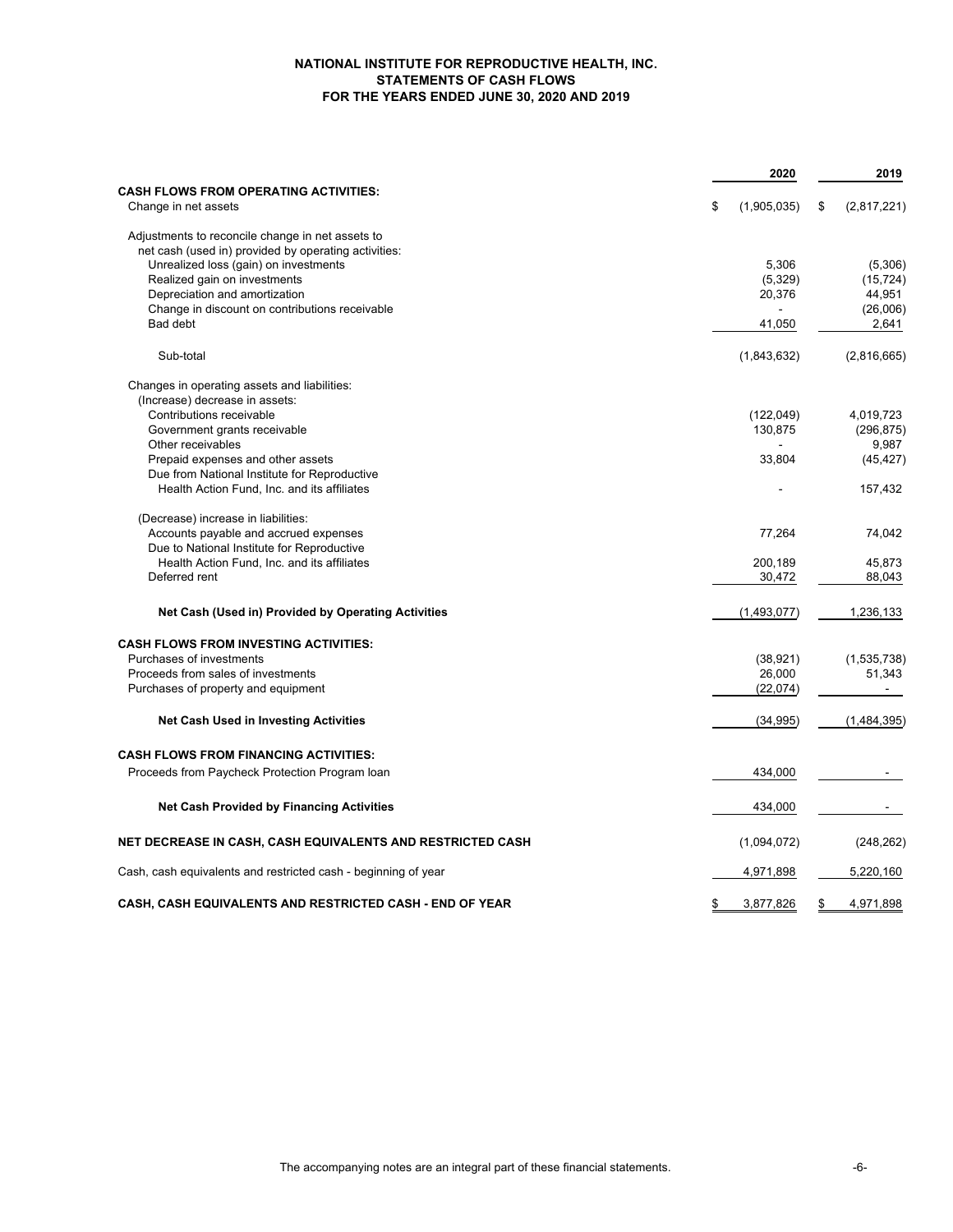## NOTE 1 – ORGANIZATION AND NATURE OF ACTIVITIES

National Institute for Reproductive Health, Inc. ("NIRH") works to protect and advance equitable access to reproductive health care by building power at the state and local level. Its strategy is to go on the offensive to secure policies that safeguard reproductive freedom. NIRH strengthens coalitions, launches campaigns, and successfully advocates for policy change in partnership with state and local reproductive health, rights, and justice organizations and allied groups, securing and expanding access where it can and leveraging these efforts to have nationwide impact. Its approach is centered on the people who are most impacted by barriers to care, historically underserved, and often under-represented: BIPOC (Black, indigenous, people of color) communities, low-income people, and immigrants. Its focus is on state and local level policies and governments, which often have the greatest and most immediate impact on people's lives and can create change that is both sustainable and replicable in other states and nationally. By advocating alongside and arming state and local advocates with the tools they need to advance reproductive freedom in their communities and by making connections within and across state lines, as well as to the national level, it is helping to make concrete change and to build the strong political, policy, and grassroots infrastructure necessary to secure its ultimate goal: a society in which everyone has the freedom and ability to control their reproductive and sexual lives.

NIRH is a nonprofit organization exempt from federal income tax under Section 501(c)(3) of the Internal Revenue Code. NIRH and National Institute for Reproductive Health Action Fund, Inc. ("NIRHAF") are aligned with common goals and share common costs, along with administrative and program personnel; the Boards of Directors of these two organizations often meet jointly. Costs are allocated between the two organizations based on actual expenses incurred and on a percentage of salaries for shared expenses.

NIRH's programs, which have been informed by its own internal work on creating a culture of equity and inclusion, focus on the following areas:

Supporting a Proactive Movement: Advocacy Resources, Narrative Change - Effective state and local efforts need policy experts, political thinkers, communications and messaging mavens, organizers, and strong lawyers. Not every local organization has or can attain these capacities, however—nor is it necessary or costeffective for them to do so. NIRH, with its long experience, staff of legal, policy, and communications experts, strong ties to local, state, and national organizations, and trusted reputation, is perfectly situated to provide state and local organizations with an array of resources on which they can rely as they pursue their goals. In addition, with a national vantagepoint that looks at how individual state and local efforts can interconnect, NIRH is also situated to provide strategic guidance focused on longer-term, nationwide change. Taken together, these are the building blocks for strengthening the movement for reproductive freedom and transforming our political, policy, and cultural environment.

The through-line in its efforts in 2020 was what was required not just to meet the partners' immediate needs, but what could help stage for the future. Thus, in the spring and early summer, NIRH focused on trouble-shooting issues that gained new urgency as a result of the pandemic, including abortion access and telemedicine, clinic protests, and self-managed abortion. NIRH created fact sheets and talking points for advocates to use as events unfolded, while helping to ensure that the solutions proposed weren't tied solely to the pandemic response, so that any gains to make communities healthy, safe, and thriving would remain in place even after the immediate crises abated. In addition, as shutdowns began in the spring, NIRH hosted regular videoconference calls, enabling its partners to build community, share challenges, brainstorm solutions, and plan for the next steps.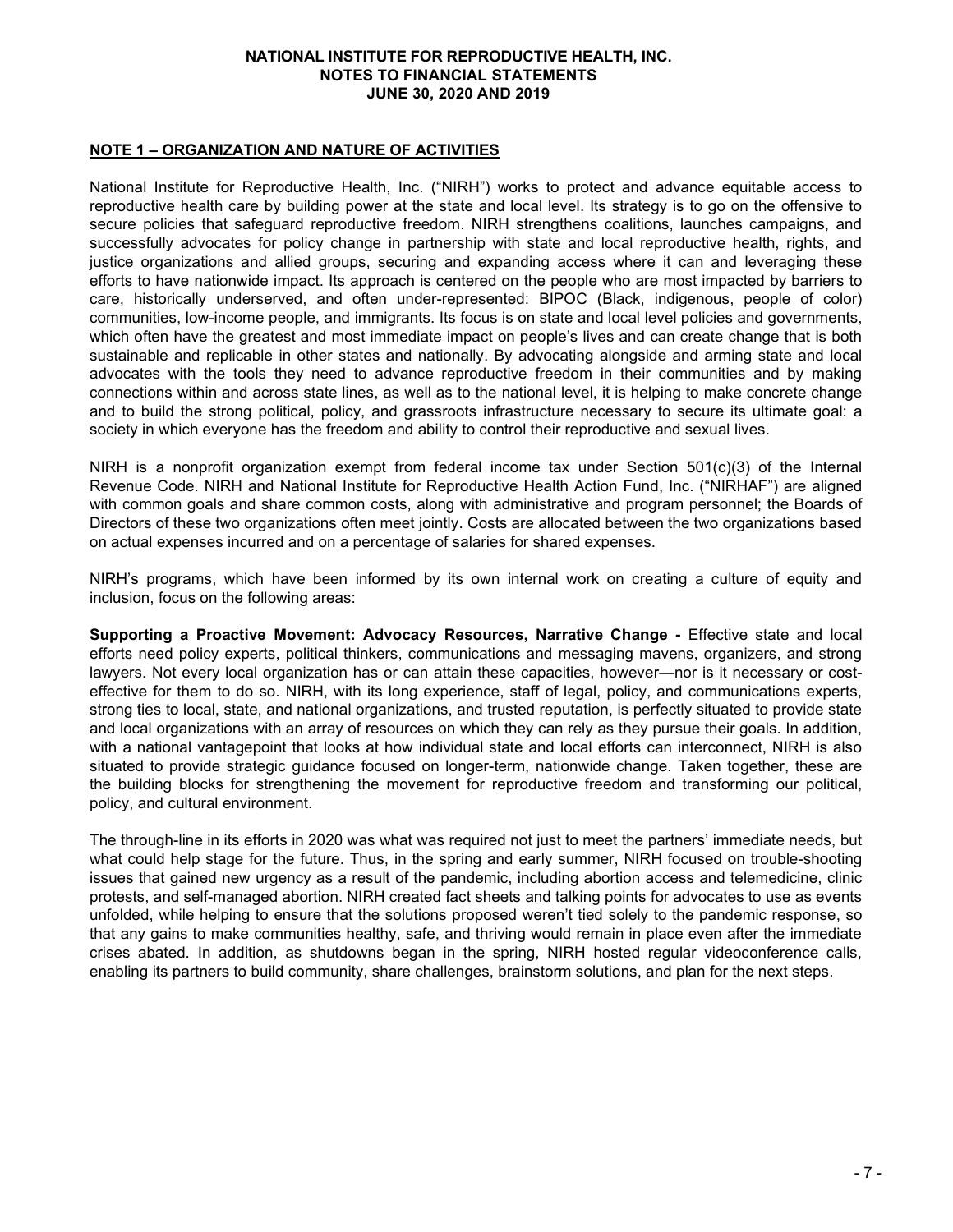## NOTE 1 – ORGANIZATION AND NATURE OF ACTIVITIES (Continued)

Beyond the COVID-specific resources developed, NIRH continued creating and widely sharing new strategies, tools, and resources for the field and engaging in media campaigns designed to increase the visibility and power of the movement to protect the right and ability to use contraception and have abortions. One of its most significant new resources, built on its years of opinion and message research, is a new tool that can be used to identify both potential supporters of and targets for 501(c)(3) education and engagement campaigns. Other publications included a special report, supplementing its 2019 Local Reproductive Freedom Index, that documents how cities and counties can and have protected reproductive freedom during the pandemic; a midyear update to its 2019 annual round up of Proactive Reproductive Health and Rights Legislation in the States; its 2020 proactive report, released in December; and a toolkit, created with the Abortion Care Network and the National Network of Abortion Funds, on how to advocate for a local proclamation recognizing Abortion Provider Appreciation Day. Each of these publications is designed to lift up progress around the country, inspire advocates and policymakers alike to take action, and provide guidance on how to move proactive policies forward. NIRH also supported its partners and others through individualized support, including drafting bills, press releases, talking points, and hearing testimonies. Finally, NIRH focused on building the capacity of its partners, training advocates and policymakers and building ties across state lines.

Among the grants made to other organizations, NIRH provided a grant of \$919,769 and \$849,249 to National Institute for Reproductive Health Action Fund, Inc. for the years ended June 30, 2020 and 2019, respectively, for educating women in New York State about the availability of safe, legal and accessible abortions. The grant also included support to build both a stronger, more robust base of pro-choice activists and a grassroots infrastructure with an eye toward securing and advancing reproductive rights in New York.

Shifting the Policy Climate from the Ground Up: State and Local Partnerships - NIRH's strategic vision is premised on the belief that achieving reproductive freedom requires a strong, broad base of advocates working in their own communities and states to promote positive policies. To that end, it pursues a partnership model that combines strategic guidance, capacity building (including, in many cases, funding), hands-on technical support, and networking opportunities to help state and local organizations—across brand, based on shared goals—seize creative opportunities to innovate and build capacity among its partners, within itself, and across the movement. In 2020, NIRH's formal partnerships extended to 25 states, including 19 cities and counties; the focus of these partnership efforts was to advance proactive policies, with the goal of creating as many oases for access to care in as many states and localities as possible, as soon as possible.

Among most notable successes achieved by NIRH and its partners in 2020:

- Massachusetts and Virginia enacted proactive abortion legislation, repealing major barriers to abortion care. The passage of Virginia's Reproductive Health Protection Act is particularly important, as it laid groundwork for the Commonwealth to become a critical point of access for people seeking abortions across the Southeast, a region in dire need.
- For the second year in a row, New York City and Austin, TX, adopted municipal budgets that included funds to help individuals in need of abortion care.
- As shutdowns related to the pandemic began, NIRH worked to ensure that reproductive health care remained classified as essential in New York, as its partners did so in states including Massachusetts, New Jersey, and Virginia. In addition, its Connecticut partner secured resolutions in sixteen towns calling out racism as a public health emergency.
- In North Carolina, advocates secured a veto of a bill that would have criminalized pregnant people for using drugs, thereby discouraging them from seeking prenatal care and causing families to lose custody of their children.
- At the beginning of October, Governor Murphy announced the introduction of **New Jersey's** Reproductive Freedom Act, which would enshrine the right to make reproductive decisions into state law, while expanding access to reproductive health care, including contraception and abortion.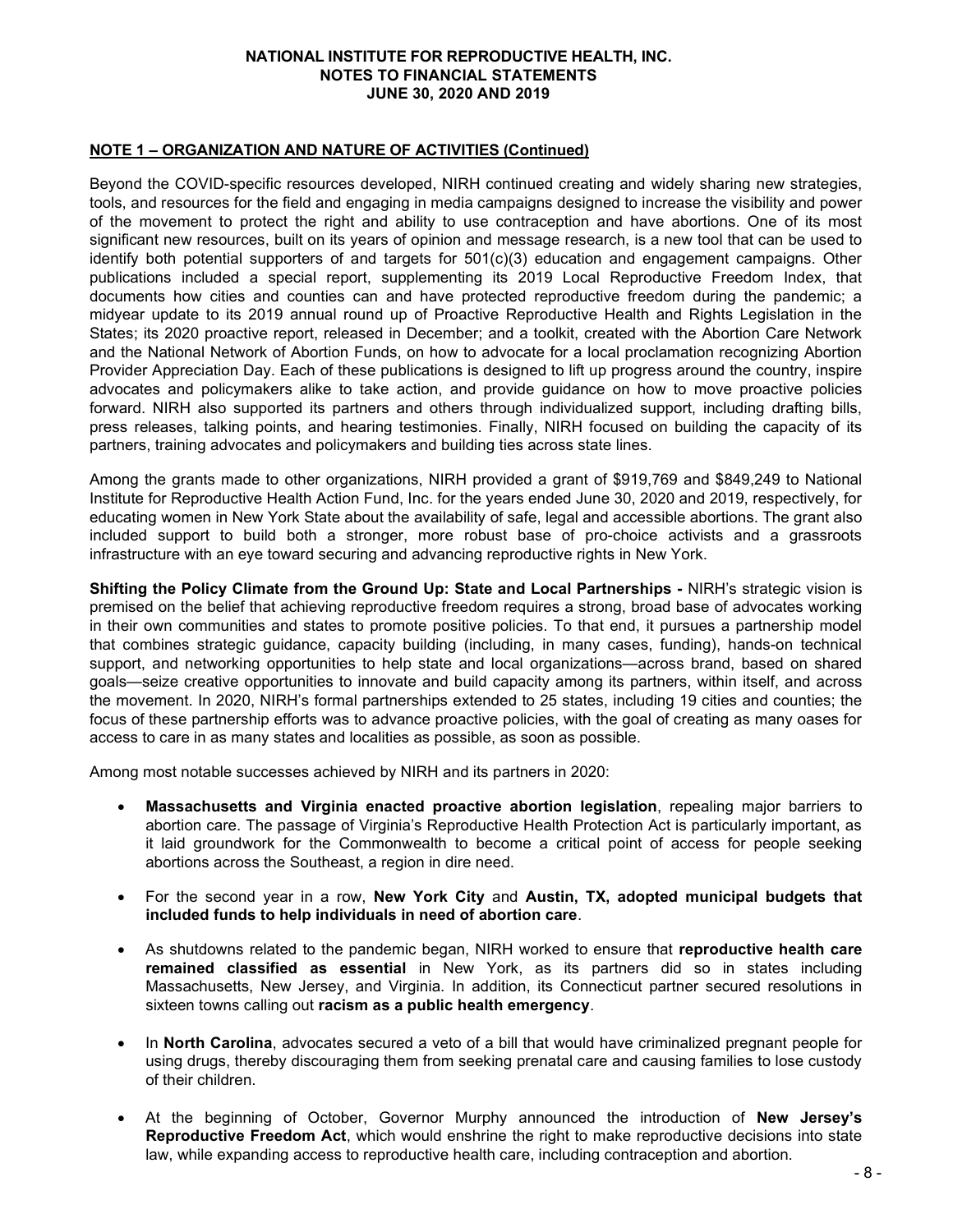# NOTE 1 – ORGANIZATION AND NATURE OF ACTIVITIES (Continued)

Beyond these specific policy wins, NIRH continued its deep investment in state and local power-building in states and localities across the country. In 12 states (Colorado, Connecticut, Florida, Georgia, Massachusetts, New Jersey, New Mexico, Ohio, Pennsylvania, Texas, Virginia, and Wisconsin), its focus was on increasing access to abortion and reproductive health care. To protect and advance abortion access, it also partnered with local and state organizations to focus specifically on localities across the country, including Chicago, IL, Columbus, OH, Los Angeles County, CA, Louisville, KY, Minneapolis, MN, and South Bend, IN; these efforts focused on issues such as abortion funding and promoting efforts to safeguard clinics and health care providers against attacks. Its work in cities also included efforts to cultivate youth leadership in El Paso, TX, Minneapolis and St. Paul, MN, and Saginaw, MI, and to support healthy families in Bloomington, IN and Greensboro, NC. In addition, in five states (Arizona, Hawai'i, Montana, Tennessee, and Wyoming) and Washington, DC, it focused its efforts on increasing patient-centered access to long-acting reversible contraception. Finally, continuing its longstanding partnership with CityMatCH, it supported their efforts to pursue Well Women, Well Communities programs in Arizona, Michigan, and Texas.

## NOTE 2 – SUMMARY OF SIGNIFICANT ACCOUNTING POLICIES

- A. **Basis of Accounting** NIRH's financial statements have been prepared on the accrual basis of accounting. NIRH adheres to accounting principles generally accepted in the United States of America ("U.S. GAAP").
- B. **Basis of Presentation** NIRH maintains its net assets under the following two classes:

Without donor restriction - This represents net assets not subject to donor-imposed stipulations and that have no time restrictions. Such resources are available for support of NIRH's operations over which the Board of Directors has discretionary control.

With donor restriction - This represents net assets subject to donor-imposed stipulations that will be met by actions of NIRH or by the passage of time. When a stipulated time restriction ends or purpose restriction is accomplished, such net assets with donor restrictions are reclassified to net assets without donor restrictions and reported in the statements of activities as net assets released from restrictions.

- C. Use of Estimates The preparation of financial statements in conformity with U.S. GAAP requires management to make estimates and assumptions that affect the reported amounts of assets and liabilities and disclosure at the date of the financial statements and the reported amounts of revenues and expenses during the reporting period. Actual results could differ from those estimates.
- D. Cash, Cash Equivalents and Restricted Cash Cash and cash equivalents include all highly liquid instruments with maturities of three months or less when acquired. Restricted cash consists of collateral for the letter of credit issued to the landlord and maintained at the bank (Note 9A). The following table provides a reconciliation of cash, cash equivalents and restricted cash reported within the statements of financial position that sum to the total of the same such amounts shown in the statements of cash flows:

|                                                                                           | 2020                 | 2019                   |
|-------------------------------------------------------------------------------------------|----------------------|------------------------|
| Cash and cash equivalents<br>Restricted cash                                              | 3,676,056<br>201.770 | \$4.770.128<br>201.770 |
| Total cash, cash equivalents and restricted cash<br>shown in the statements of cash flows | 3.877.826            | 4.971.898              |

E. Contributions - Unconditional contributions receivable that are expected to be collected within one year are recorded at net realizable value. Unconditional contributions receivable that are expected to be collected in future years are recorded at the present value of their estimated future cash flows. The discounts on those amounts are computed using risk-adjusted interest rates applicable to the years in which the promises are received. Amortization of the discounts is included in contribution revenue. Conditional contributions receivable are not included as support until the conditions are substantially met. As of June 30, 2020 and 2019, contributions receivable amounted to \$1,187,885 and \$1,106,886, respectively, and are due in less than one year.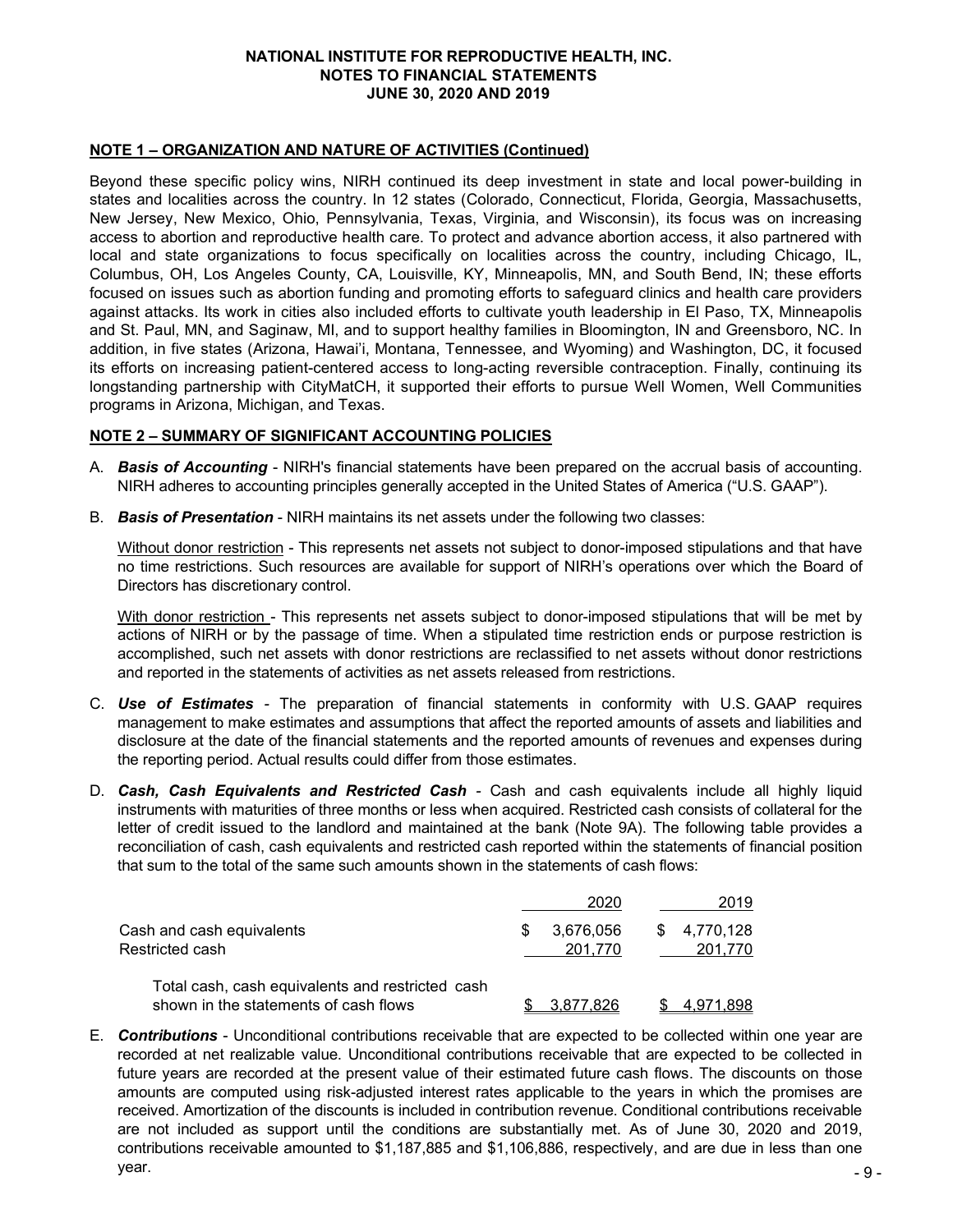# NOTE 2 – SUMMARY OF SIGNIFICANT ACCOUNTING POLICIES (Continued)

- F. Allowance for Doubtful Accounts NIRH determines whether an allowance for uncollectible receivables should be provided for contributions receivable and government grants receivable. Such an estimate is based on management's assessment of the aged basis of its receivables, current economic conditions, creditworthiness of its donors, historical experience and collections subsequent to year end. As of June 30, 2020 and 2019, NIRH determined that no allowance is necessary for contributions receivable, government grants receivable and other receivables.
- G. Government Grants NIRH receives funding for many of its programs through contracts with New York State and New York City, which usually run for a period of one year or longer. This support is restricted to operations within the terms of the grants and, accordingly, recognition of grant support is deferred until qualifying expenditures are incurred. Excess of grant receipts over expenses incurred is recorded and reflected as refundable advances. Revenues from government agencies are subject to audit by the agencies. No provision for any disallowance is reflected in the financial statements, since management does not anticipate any material adjustments.

 Cost reimbursement type government grants are accounted for under Accounting Standards Update ("ASU") 2018- 08, Clarifying the Scope and Accounting Guidance for Contributions Received and Contributions Made (Topic 958). Grants and contracts are recognized as revenue when barriers within the contract are overcome, and there is no right of return/ release from obligation. Grants and contracts amounted to \$176,000 and \$296,875 for the years ended June 30, 2020 and 2019, respectively.

 As of June 30, 2020 and 2019, NIRH received conditional grants and contracts from government agencies in the aggregate amounts of \$61,875 and \$0, respectively, that have not been recorded in the accompanying financial statements, as they have not been earned. These grants and contracts require NIRH to provide certain services as specified in the contracts. If such services are not provided, the governmental entities are not obligated to expend the funds allotted under the grants and contracts and NIRH may be required to return the funds already remitted.

- H. **Investments** Investments are stated at fair value. Fair value measurements are based on the price that would be received to sell an asset or paid to transfer a liability in an orderly transaction between market participants at the measurement date. In order to increase consistency and comparability in fair value measurements, a fair value hierarchy prioritizes observable and unobservable inputs used to measure fair value into three levels, as described in Note 4.
- I. Property and Equipment Property and equipment is stated at cost less accumulated depreciation and amortization. These amounts do not purport to represent replacement or realizable values. Depreciation and amortization is calculated on a straight-line method over the estimated useful lives of the assets. Leasehold improvements are amortized over the shorter of the life of the lease or the improvement. NIRH capitalizes property and equipment with a cost of \$1,000 or more and a useful life of greater than one year. Upon retirement or disposal, the asset cost and related accumulated depreciation and amortization are eliminated from the respective accounts, and the resulting gain or loss is included in the changes in net assets for the period.
- J. Deferred Rent NIRH records an adjustment to rent expense each year to reflect the straight-line method. Straight-lining of rent gives rise to a timing difference that is reflected as deferred rent in the accompanying statements of financial position.
- K. Special Events NIRH conducts a special event in which a portion of the gross proceeds paid by the participant represents payment for the direct cost of the benefits received by the participant at the event. All proceeds received are recorded as special events revenue in the accompanying statements of activities.
- L. Grant Awards Grants to NIRHAF and other organizations are made pursuant to authorization of the Board of Directors of NIRH. Grant awards are expensed in the year grants are approved.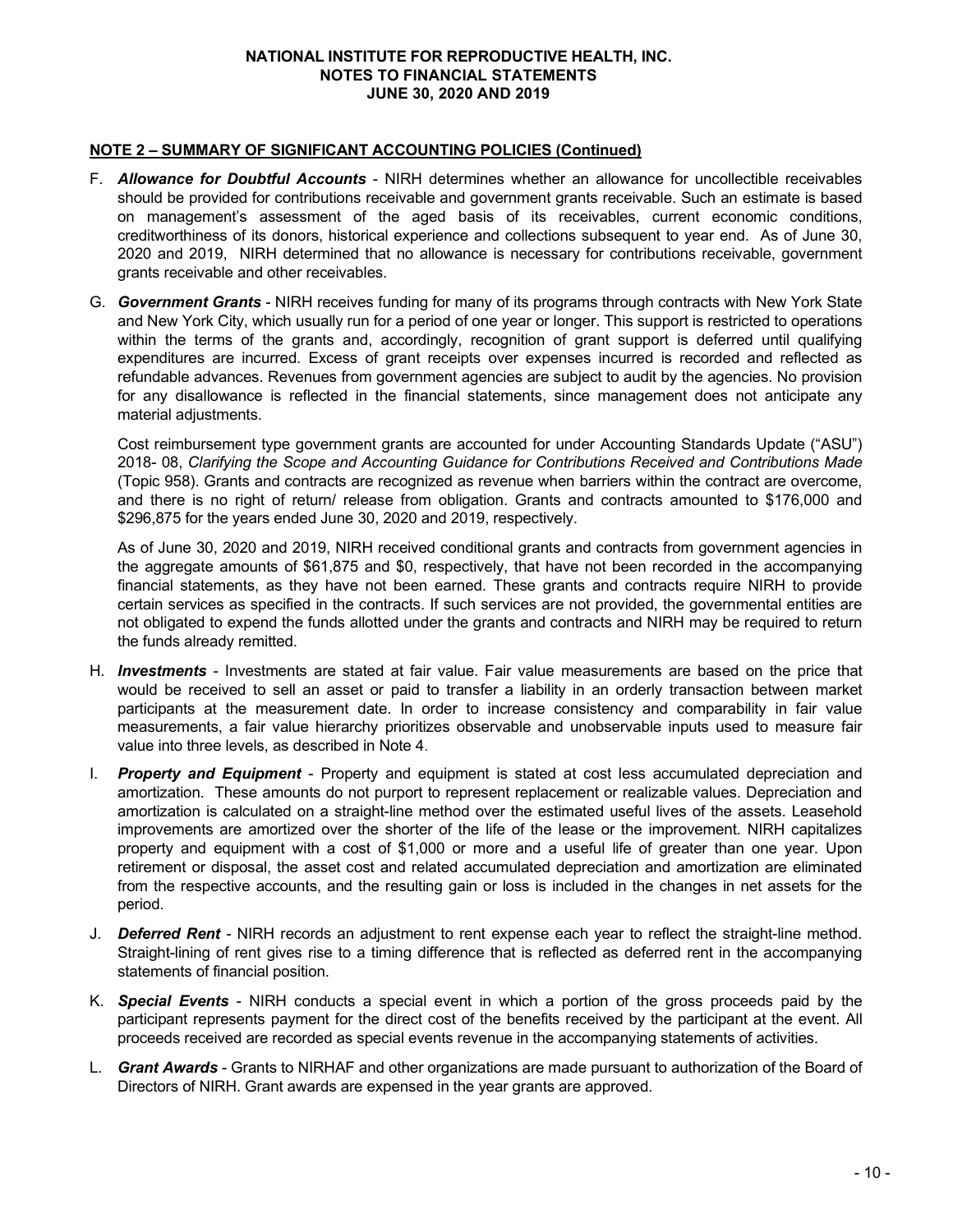# NOTE 2 – SUMMARY OF SIGNIFICANT ACCOUNTING POLICIES (Continued)

- M. Functional Allocation of Expenses NIRH allocates expenses on a functional basis among its various programs and supporting services. Identifiable expenses incurred by specific programs or the supporting service are directly attributed to that function according to their nature; these expenses include programmatic consultant fees, stipends, staff travel costs and grants to other organizations. The costs that are common to multiple functions are allocated between those based on time and effort and estimates made by NIRH's management; these include salaries, space-related expenses, insurance, equipment and office supplies, depreciation and amortization among others.
- N. **Reclassifications** Certain line items in the June 30, 2019 financial statements have been reclassified to conform to the June 30, 2020 presentation. Such reclassifications had no effect on net assets previously reported.
- O. Recent Accounting Pronouncement Financial Accounting Standards Board ("FASB") Accounting Standards Update ("ASU") 2018-08, Clarifying the Scope and Accounting Guidance for Contributions Received and Contributions Made (Topic 958) was adopted by NIRH for the year ended June 30, 2020. The core guidance is to assist entities in evaluating whether transactions should be accounted for as contributions (nonreciprocal transactions) or as exchange (reciprocal) transactions and determining whether a contribution is conditional as further described in Note 2G.

## NOTE 3 – LIQUIDITY AND AVAILABILITY OF RESOURCES FOR GENERAL EXPENDITURES

NIRH strives to maintain liquid financial assets sufficient to cover at least three months of general expenditures. Financial assets in excess of daily cash requirements are invested in certificates of deposit, treasuries, money market funds and other short-term investments.

Below are categories within NIRH's cash assets:

- 1. Operating Cash: These are the funds that NIRH needs to have immediate access to. This category is defined as an average of 1 1/2 months of gross operating expenditures. The financial objective for the investment of operating cash is to maintain sufficient liquidity to enable NIRH to have access to these funds on a short-term basis. To maintain adequate liquidity, the operating cash will be invested in a fund or other account that invests in short-term investments, with minimal risk to the principal, and immediate access to funds as needed. The investments of the operating cash place an emphasis on the preservation of principal.
- 2. Operating Reserves: These are funds over and above the "Operating Cash". These funds may be needed at a later point in the year, but can be used in short-term investments. These "Operating Reserves" should be equal to approximately three months of gross operating expenditures. The financial objective for the Operating Reserves is to maintain sufficient liquidity to enable NIRH to access these funds on a short-term basis. To maintain adequate liquidity and to generate some nominal revenue, the Operating Reserves will be invested in a fund or other account that invests in short-term investments, with minimal risk to the principal, and access to funds when needed. The investments of the Operating Reserves place an emphasis on the preservation of principal.
- 3. Long-Term Reserves: Long-term reserves is cash that is without donor restrictions and is in excess of the "Operating Cash" and the "Operating Reserves". These "Long-Term Reserves" are not expected to be utilized by NIRH for at least six months or longer.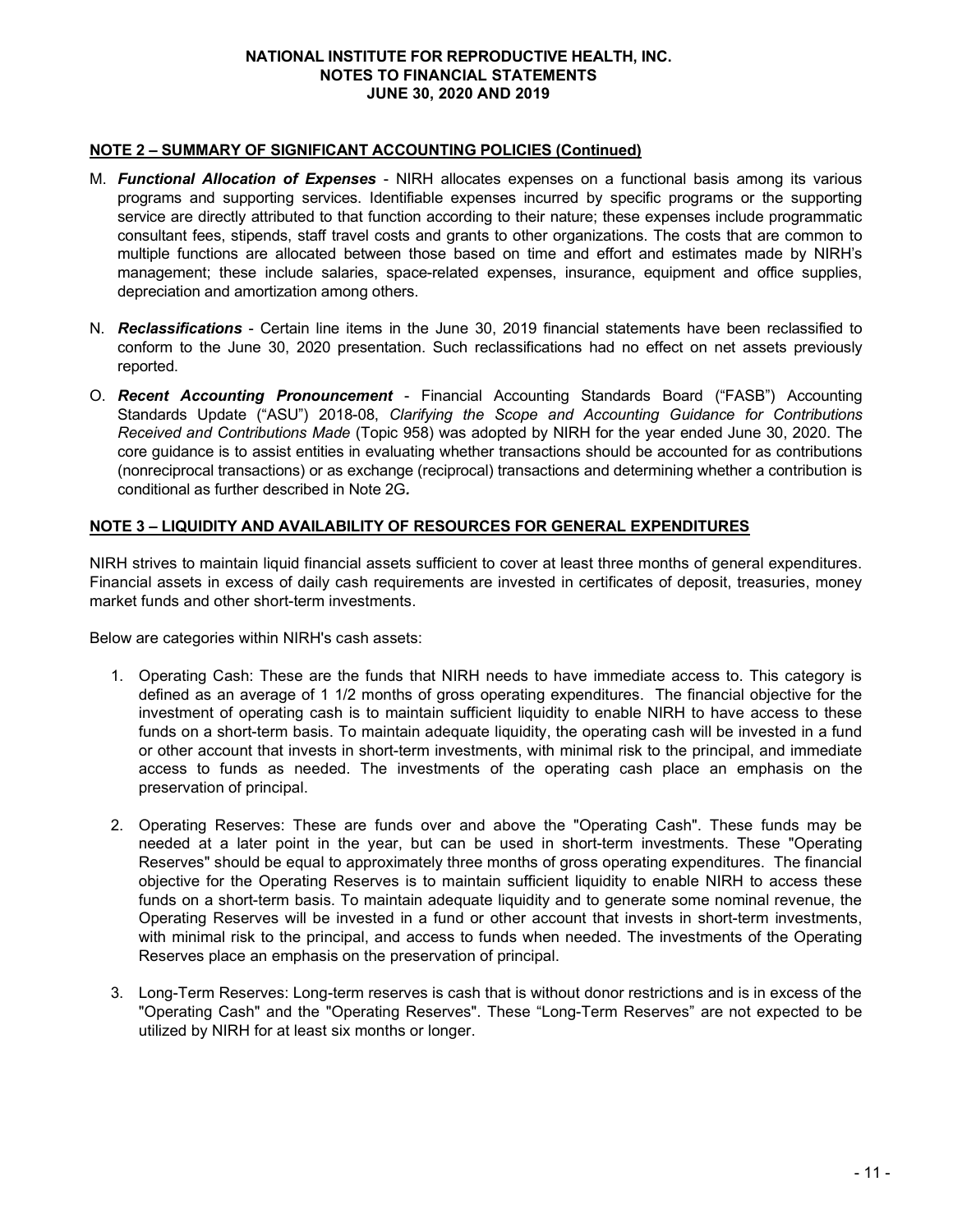### NOTE 3 – LIQUIDITY AND AVAILABILITY OF RESOURCES FOR GENERAL EXPENDITURES (Continued)

The following table reflects NIRH's financial assets as of June 30 reduced by amounts that are not available to meet general expenditures within one year of the statements of financial position date because of contractual restrictions:

|                                                                                                                     | 2020                                                 |   | 2019                                           |
|---------------------------------------------------------------------------------------------------------------------|------------------------------------------------------|---|------------------------------------------------|
| Cash and cash equivalents<br>Contributions receivable<br>Government grants receivable<br>Investments, at fair value | \$<br>3,676,056<br>1,187,885<br>759,750<br>1,518,369 | S | 4,770,128<br>1,106,886<br>890,625<br>1,505,425 |
| Total financial assets<br>Less: Government grants receivable due in more than one year                              | 7,142,060<br>7.142.060                               |   | 8,273,064<br>(298, 875)<br>7,974,189           |

For purposes of analyzing resources available to meet general expenditures over a 12-month period, NIRH considers all expenditures related to its ongoing activities of NIRH's Women's Health Programs ("WHP") as well as the conduct of services undertaken to support those activities to be general expenditures. Donor restricted funds for WHP is considered as general expenditures as well as those time restricted funds that were restricted to be available in the next 12 months.

# NOTE 4 – INVESTMENTS AND FAIR VALUE MEASUREMENTS

Investments consist of the following as of June 30 and were classified as Level 1 in the fair value hierarchy (as defined below) as follows:

|                                                       |   | 2020      |   | 2019               |
|-------------------------------------------------------|---|-----------|---|--------------------|
| Money market mutual funds<br>U.S. Treasury securities | S | 1,518,369 | S | 1.311<br>1.504.114 |
| Total Investments                                     |   | 1,518,369 |   | 1,505,425          |

Investments are subject to market volatility that could change their carrying value in the near term.

Investment activity consists of the following for the years ended June 30:

|                                                            | 2020         | 2019             |
|------------------------------------------------------------|--------------|------------------|
| Interest and dividends<br>Net realized and unrealized gain | 23.902<br>23 | 36,930<br>21.030 |
|                                                            | 23.925       | 57.960           |

The fair value hierarchy defines three levels as follows:

Level 1: Valuations based on quoted prices (unadjusted) in an active market that are accessible at the measurement date for identical assets or liabilities. The fair value hierarchy gives the highest priority to Level 1 inputs. Level 1 valuations are obtained from real-time quotes for transactions in active exchange markets involving identical assets.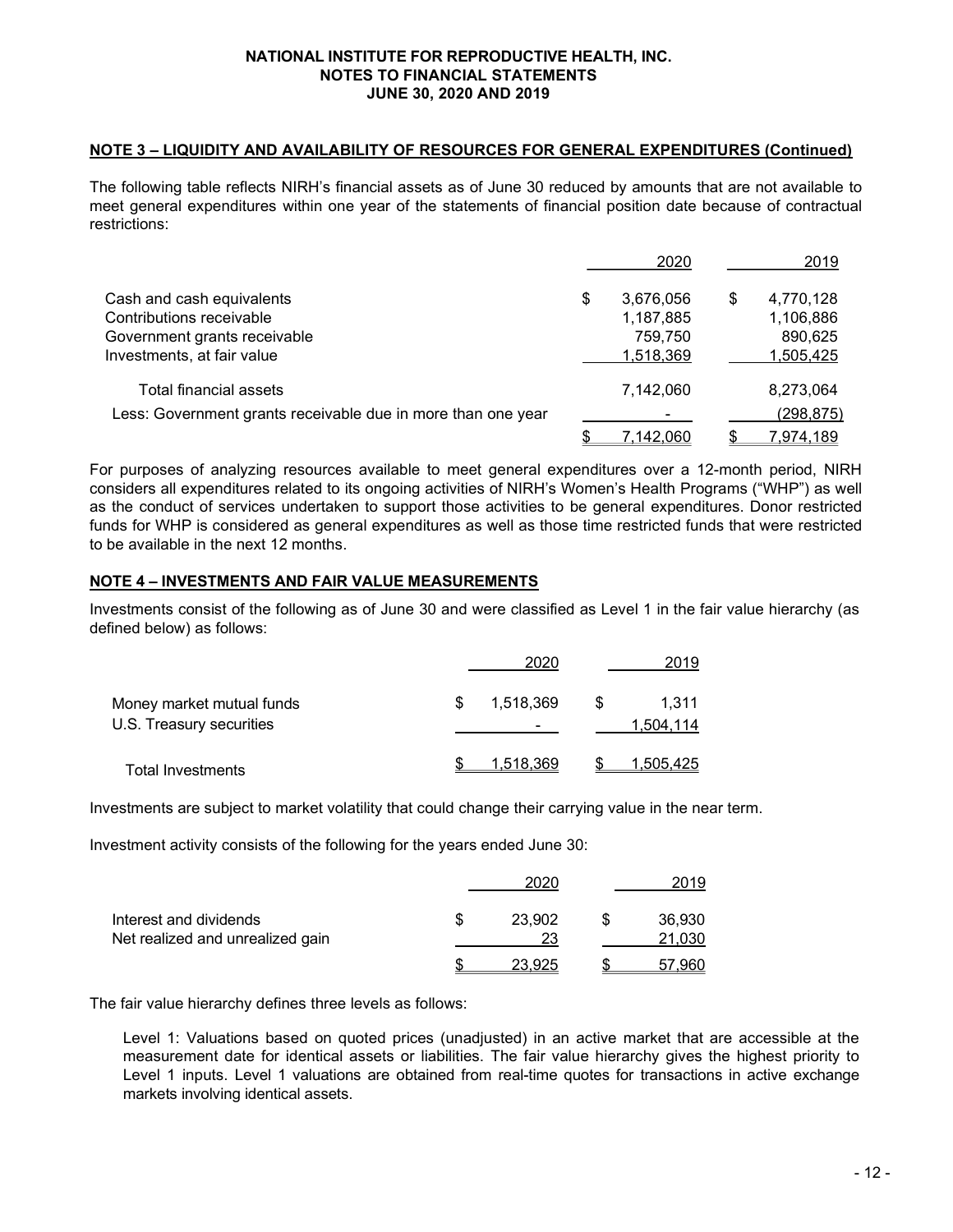# NOTE 4 – INVESTMENTS AND FAIR VALUE MEASUREMENTS (Continued)

Level 2: Valuations based on observable inputs other than Level 1 prices such as quoted prices for similar assets or liabilities; quoted prices in inactive markets; or model-derived valuations in which all significant inputs are observable or can be derived principally from or corroborated with observable market data.

Level 3: Valuations based on unobservable inputs are used when little or no market data is available. The fair value hierarchy gives the lowest priority to Level 3 inputs.

In determining fair value, NIRH utilizes valuation techniques that maximize the use of observable inputs and minimize the use of unobservable inputs to the extent possible in its assessment of fair value. Investments in U.S. treasury bills and money market funds are valued using market prices in active markets (Level 1). Level 1 instrument valuations are obtained from real-time quotes for transactions in active exchange markets involving identical assets.

The availability of observable market data in monitored to assess the appropriate classification of financial instruments within the fair value hierarchy. Changes in economic conditions or model-based valuation techniques may require the transfer of financial instruments from one fair value level to another. In such instances, the transfer is reported at the end of the reporting period. For the years ended June 30, 2020 and 2019, there were no transfers in or out of levels 1, 2, or 3.

## NOTE 5 – PROPERTY AND EQUIPMENT, NET

Property and equipment consist of the following as of June 30:

|                                | 2020               | 2019         | Estimated<br>Useful Lives |
|--------------------------------|--------------------|--------------|---------------------------|
| Leasehold improvements         | \$<br>98,980       | 98,980<br>\$ | 3-10.5 years              |
| Office equipment and furniture | 79,930             | 75,116       | 5-7 years                 |
| Office software                | 42,286             | 25,026       | 3 years                   |
|                                | 221,196            | 199,122      |                           |
| Less: accumulated depreciation | (186,061)          | (165, 685)   |                           |
| Net book value                 | S<br><u>35,135</u> | 33,437       |                           |

Depreciation and amortization expense amounted to \$20,376 and \$44,951 for the years ended June 30, 2020 and 2019, respectively. NIRH wrote off \$1,481,954 of fully depreciated property and equipment no longer in use during the year ended June 30, 2019.

# NOTE 6 – PENSION PLAN

NIRH has a 401(k) defined contribution plan covering all employees who have been employed for at least six months and are at least 21 years of age. NIRH makes matching contributions to the Plan equal to 100% of the first 3% of compensation, as defined, and 50% of the next 2% of compensation, as defined, for eligible employees. Pension expense for the years ended June 30, 2020 and 2019 amounted to \$58,702 and \$63,692, respectively.

# NOTE 7 – PAYCHECK PROTECTION PROGRAM LOAN PAYABLE

On March 27, 2020, in response to COVID-19, the federal government passed the Coronavirus Aid, Relief, and Economic Stability Act ("CARES Act"). Among many other provisions, to help businesses retain employees, the CARES Act provides relief to qualifying businesses through a program called the Paycheck Protection Program ("PPP"). Participating in the PPP enables the business to obtain a loan from the Small Business Administration ("SBA") sector of the government. If the proceeds from the loan are used for specified purposes, some or all of the loan can be forgiven.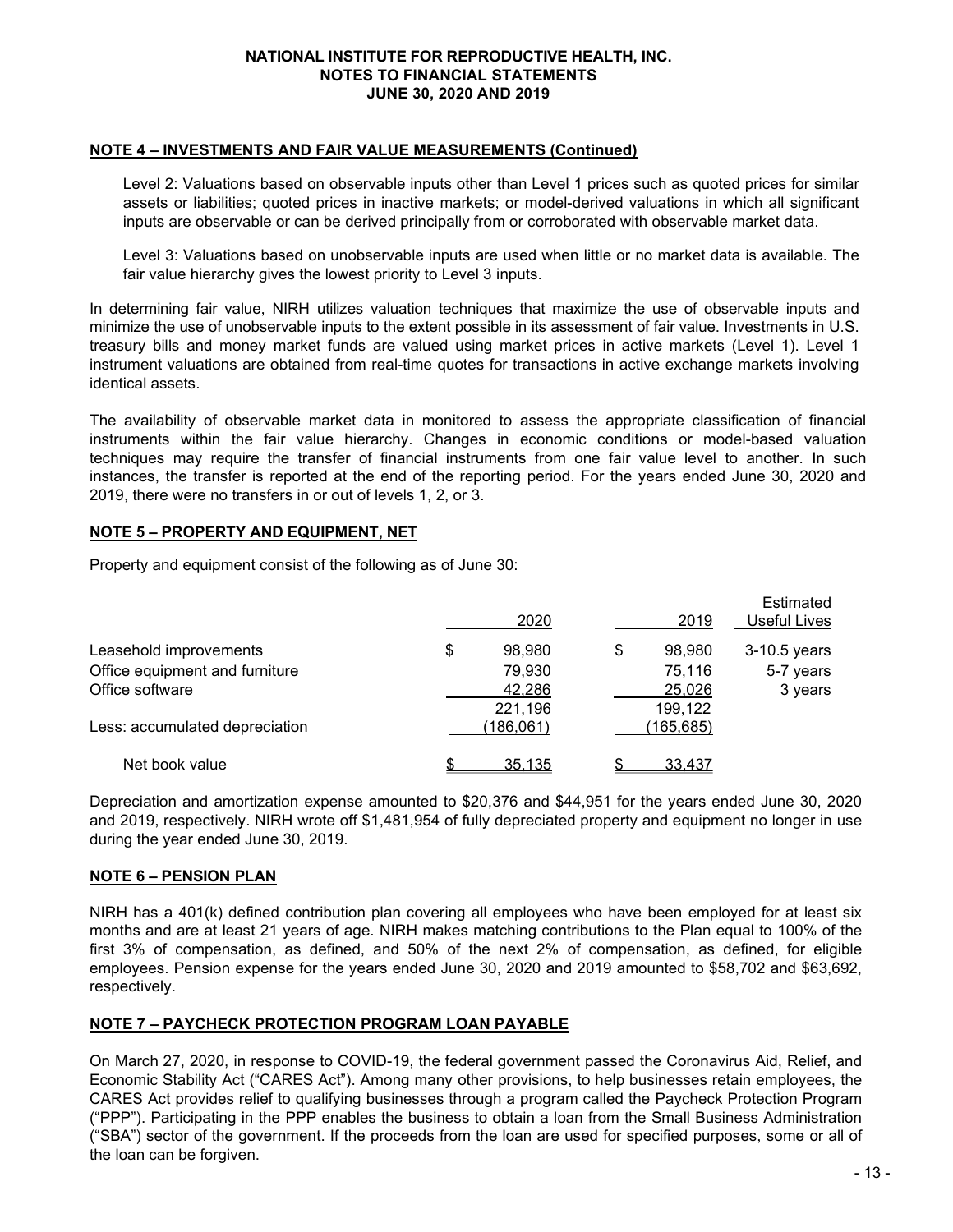# NOTE 7 – PAYCHECK PROTECTION PROGRAM LOAN PAYABLE (Continued)

NIRH applied for this loan through an SBA authorized lender. The loan, amounting to \$434,000, was approved and received in May 2020. NIRH has opted to account for the proceeds as a loan under FASB Accounting Standards Codification ("ASC") 470, Debt, until the loan is, in part or wholly, forgiven and NIRH has been "legally released."

# NOTE 8 – NET ASSETS WITH DONOR RESTRICTIONS

Net assets with donor restrictions consist of the following as of June 30:

|                                             | 2020             | 2019      |
|---------------------------------------------|------------------|-----------|
| General operating support (time restricted) | 85,000           | 1,250,000 |
| State infrastructure project                | 1,158,775        | 889,200   |
| Cybersecurity project                       | 50,000           | 5,000     |
| <b>LARC</b> project                         | 70,000           | 120,000   |
|                                             | <u>1,363,775</u> | 2.264.200 |

Net assets with donor restrictions were released from restrictions by incurring expenses satisfying the restricted purposes or passage of time.

|                                             | 2020           | 2019           |
|---------------------------------------------|----------------|----------------|
| General operating support (time restricted) | 1,275,000<br>S | 2,933,333<br>S |
| State infrastructure project                | 1,237,425      | 1,454,800      |
| <b>LARC</b> project                         | 250,000        | 655,000        |
| Abortion decriminalization fund             |                | 100,000        |
| Vision first project                        |                | 25,000         |
| Cybersecurity project                       | 5,000          |                |
| Racial equality training                    |                | 25,000         |
|                                             | 2,767,425      | 5,193,133      |

#### NOTE 9 – COMMITMENTS AND CONTINGENCIES

A. NIRH has a lease agreement for its office location. The lease is a ten-year lease expiring August 31, 2026.

 Under the lease agreement, for each of the years ended June 30, 2020 and 2019, the NIRH was required to provide the landlord with a \$192,163 letter of credit as a security deposit during the lease term. Such letter of credit was issued to the landlord by a bank. As of both June 30, 2020 and 2019, the collateral for the letter of credit maintained at the bank amounted to \$201,770, and is included as restricted cash in the accompanying statements of financial position.

 Rent expense for the years ended June 30, 2020 and 2019 amounted to \$527,719 and \$524,633, respectively. Minimum rental payments under the lease as of June 30, are as follows:

| 2021       | 560.944<br>\$ |  |
|------------|---------------|--|
| 2022       | 610,026       |  |
| 2023       | 626,801       |  |
| 2024       | 648,406       |  |
| 2025       | 714,278       |  |
| Thereafter | 859,316       |  |
|            | 019.771       |  |